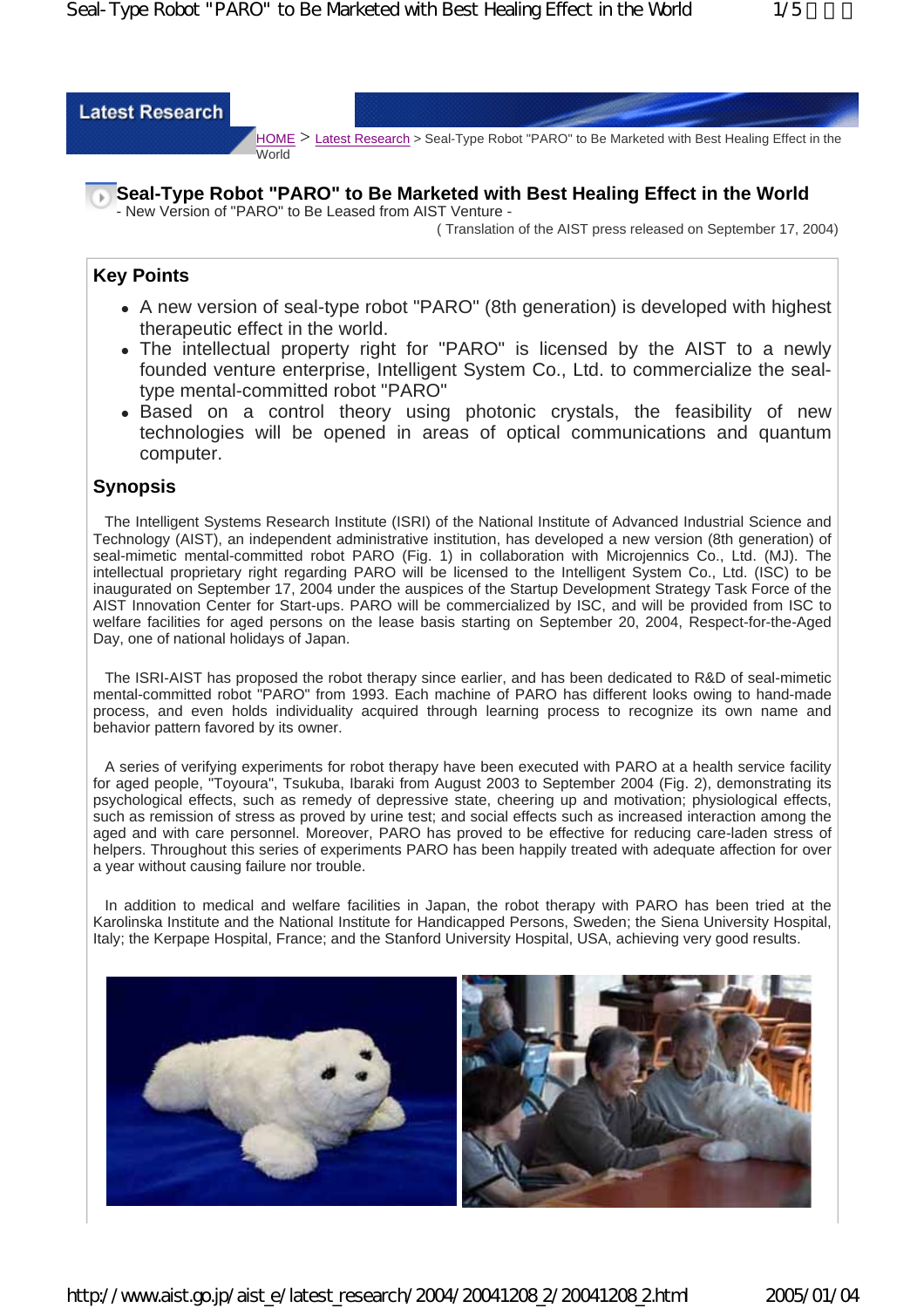Fig. 1. Seal-mimic robot PARO Fig. 2. Robot therapy at a nursing facility for the aged.

With the achievements in these verifying experiment recognized, PARO entered the Guinness Book of World Records in February 2002. See the Certificate shown below.

Based on the results of the robot therapy experiment, PARO has been improved successively by adding antibacterial, stain-resistant, and electromagnetic shield features, resulting in a new version (8th generation) with enhanced safety and durability. The intellectual proprietary right for PARO will be licensed to an AISTsponsored venture, ISC, to be installed on September 17, 2004, and commercialized by ISC.

Currently, PARO is exhibited at TEPIA, Aoyama and Water Frontier, Tokyo from September 10, 2004 to July 2005, and at National Museum of Science and Technology, Sweden for three years from May 2003. Further, it will be exhibited at the 2005 Japan International Exhibition (Aichi Banpaku) from March 25 to September 25, 2005.



Guinness World Record Certificate PARO was certified as the most therapeutic robot in February 2002, and entered the World Records in the 2003 edition.

# **Background**

Many of advanced countries are moving toward dwindled birthrate and an aging population. In Japan, 26 % of the population is expected to be 65 years or older in 2015, according to the statistics provided by the Statistics Bureau, Ministry of Internal Affairs and Communications (MIAC). It is anticipated that increasing number of people will need nursing, to augment the number of cases requiring support based on the nursing care insurance and to skyrocket the social cost. It is desired, therefore, to reduce the nursing needs by upgrading the "quality of life" of the aged and to enhance the quality of nursing works at home and facilities for medical care and welfare. The animal therapy is one of promising remedial measures: keeping contact with pet animals provides excellent psychological, physiological and social amelioration. Keeping pets involves, however, allergy, infectious diseases, biting and scratching troubles, which makes it difficult to introduce animal therapy in the medical care and welfare facilities. Under such a circumstance, the ISRI-AIST has proposed the robot therapy and started R&D of animal-mimic robots and verifying studies on its therapeutic effects.

## **History of Research Work**

The ISRI-AIST has started R&D of animal-mimic robots since 1993, setting a target model on seal which may be easily accepted without causing odd feeling over the animal-robot difference owing to lack of immediate contact in daily life, in contrast from dog and cat. The seal-type robot has been designated as "PARO" and R&D works have been directed to the commercialization of PARO. From the 3rd generation PARO, the collaboration with the MJ has started, focusing efforts on upgrading element technologies of sensors and actuators, as well as the integral robot system. In this way, the 8th generation PARO has been completed. The robot therapy with the new version of PARO has been tired at welfare facilities for the aged, such as day-care centers, nursing care facilities and special nursing homes, and at pediatric wards of hospital, to demonstrate the merit of robot therapy on the basis of scientific data.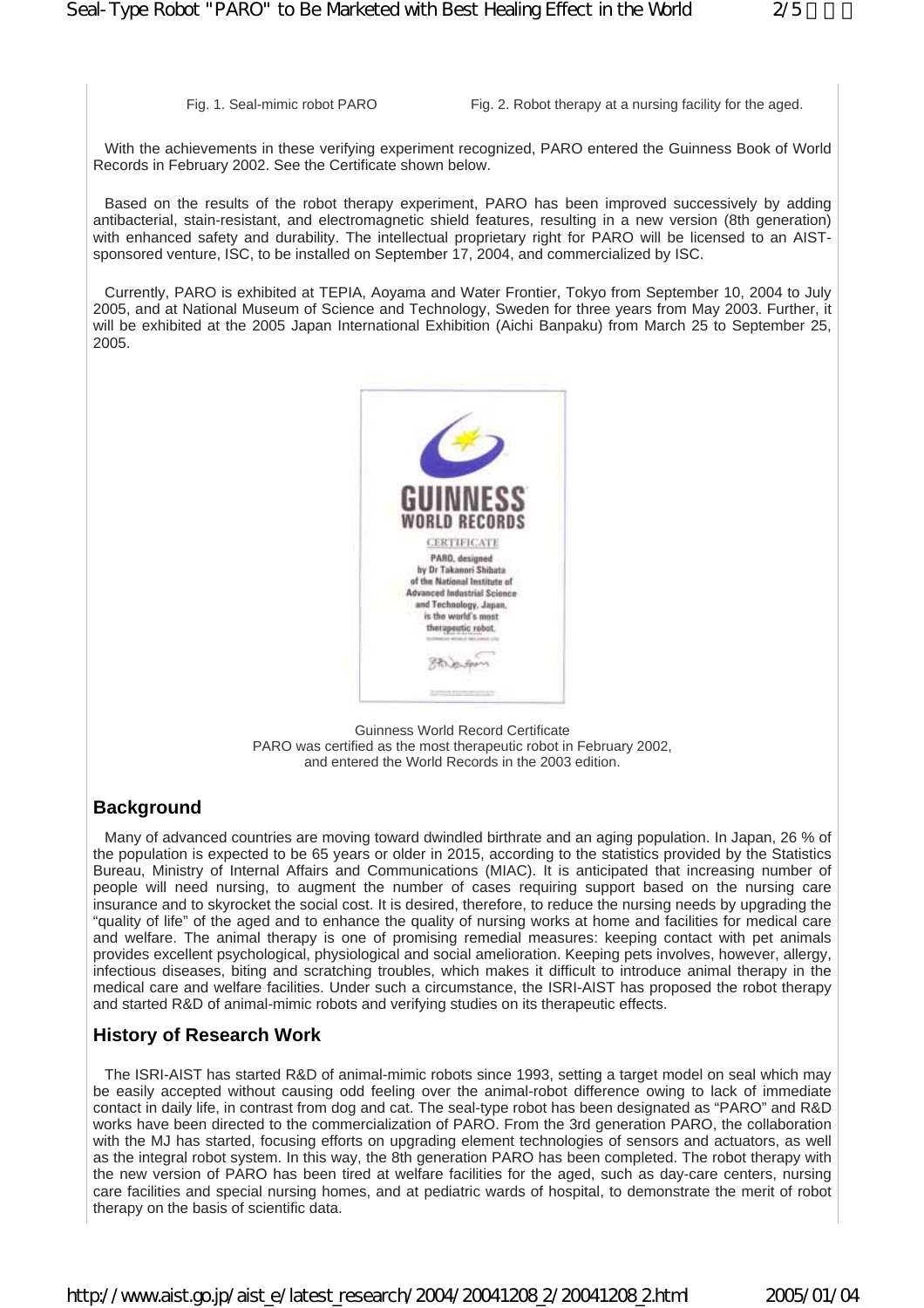The study on PARO has been accepted as one of R&D projects under the task force target "Long-Term Symbiotic Mental-Committed Robot" at the Venture Development Strategic Research Center (VDSRC) in the framework of the program "Cultivation of Strategic Research Stronghold" under the Promotion and Coordination Fund for Science and Technology, Ministry of Education, Science and Technology. With the support from VDSRC, the Intelligent System, Co., Ltd. (ISC) will be inaugurated on September 17, 2004. The intellectual proprietary right for PARO will be transferred to ISC and the commercialization of PARO will be advanced by ISC

The present R&D works have been carried out under the support from the Personal Research Initiative "A Study on Man-Robot Symbiosis and Learning" (FY2001~2004) under the Strategic and Creative Research Promotion Program of the Japan Science and Technology Agency (JST), another independent administrative institution.

#### **Details of Research Work**

The effects of robot therapy were evaluated from psychological, physiological and social aspects. The psychological assessment was based on POMS (questionnaire with multiple items), face scale (expressing the frame of mind with a series of facial expression from smiling to crying) and GDS (evaluation of depressive conditions). The physiological effect was evaluated by determining the concentration of two kinds of urinary hormone: 17-KS-S and 17-OHCS. The social assessment is based on the amount of communications by the subject, as read out of video recording, and the comment of nursing personnel. In this way, the contact with PARO proved to be therapeutically effective: psychologically, cheering up (Fig. 3), exhilarating, and improving the depression (Fig. 4); physiologically, remitting stress (Fig. 5); and socially, augmenting interaction among the aged and with nursing personnel and bringing bright atmosphere. The normally tight-lipped elderly become smiley and willing to talk about pet animal he/she had kept before. The conversation with nursing person was activated, despite the paucity of shared topics owing to large difference in age. The diagnosis of burnout syndrome on the part of nursing personnel proved the reduction of strain of worry (Fig. 6).



Fig. 3. Face scale assessment at an elderly day-care center

Before the contact with PARO, subjects were either cheerful or depressed.

The lower value demotes cheerful state (smiley) while the higher value depressive state (crying).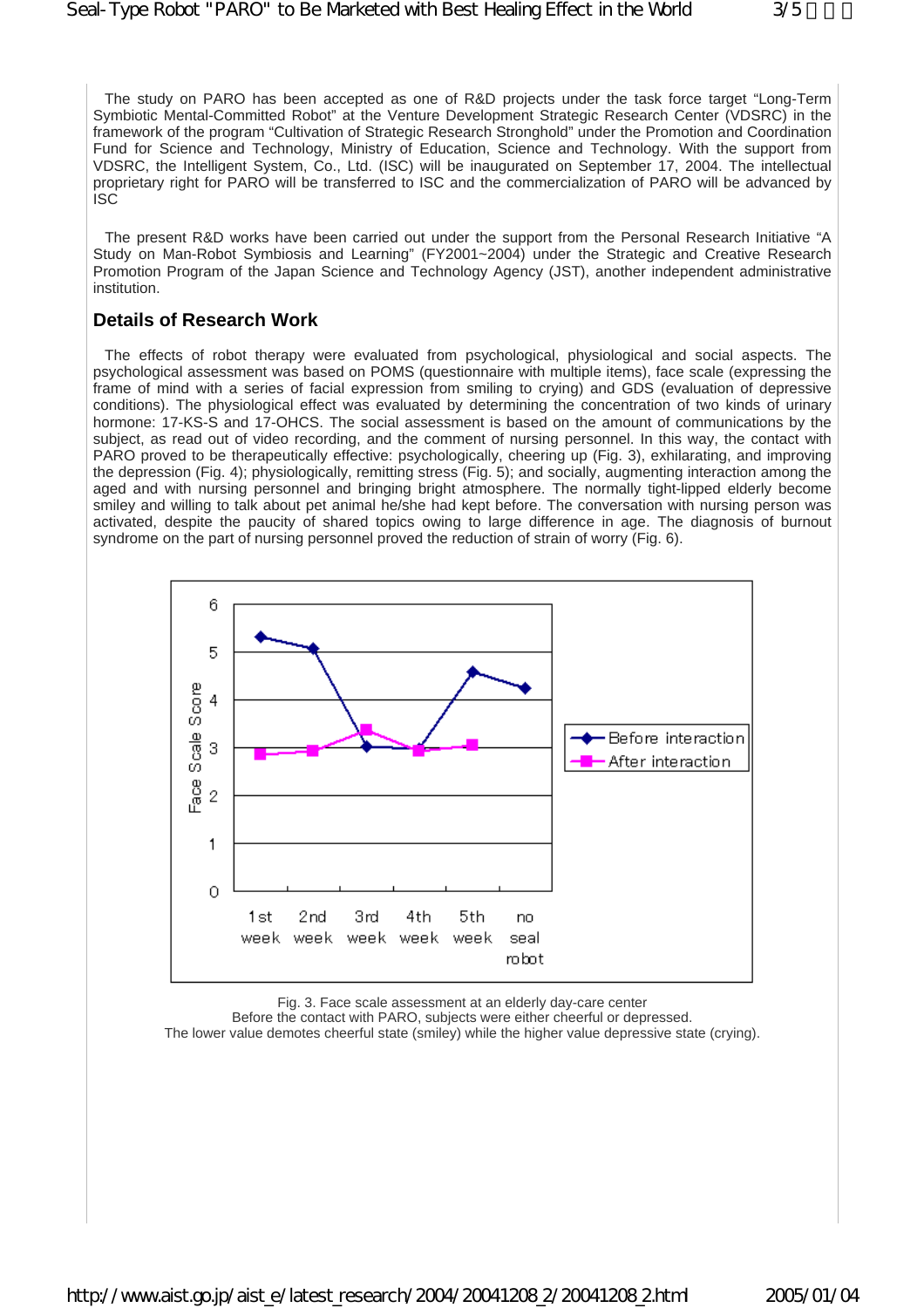